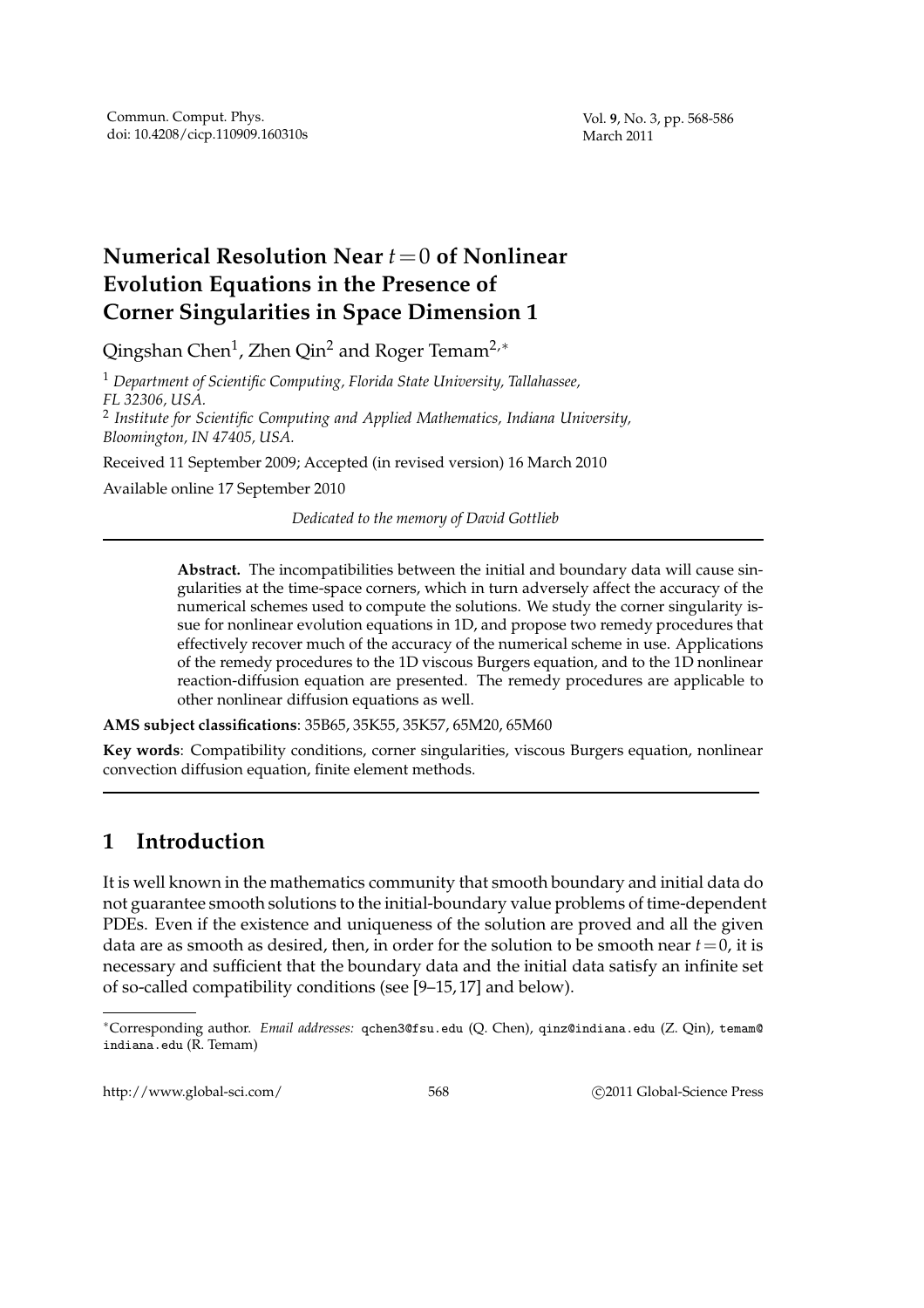When the boundary and initial data fail to satisfy some of the compatibility conditions, singularities may occur at the corner of the time and spatial axes. In some cases, for simple problems, this is not a critical issue, because the singularity is short-lived.

However in recent years the issue of the compatibility conditions for the initial boundary value problems of time-dependent PDEs started to receive attention in the numerical simulation community, because larger and more complex problems are handled thanks to the ever-growing computing power that is available. This produces a need to better understand what happens during the short initial period for certain physical processes. Boyd and Flyer [3] analyzed the connection between incompatibility and the rate of convergence of Chebyshev spectral series, and discussed the remedy procedure of smoothing the initial conditions. Flyer and Swarztrauber [8] studied the effect of the incompatibilities on the convergence rate of spectral and finite difference methods. Flyer and Fornberg [6] proposed a remedy procedure, based on the idea of singular corner functions, for the heat equation, and for variable coefficient convection-diffusion equations as well. Flyer and Fornberg [7] studied the corner basis functions for some dispersive equations. Bieniasz [2] modified the remedy procedure proposed by Flyer and Fornberg [6], and applied it to a diffusion-reaction system arising from electrochemistry.

In this article, we study from a numerical point of view, the compatibility issue for nonlinear diffusive PDEs. We shall first present our approach in details for the classical viscous Burgers equation in dimension one. However our approach does not depend on any particular property of the Burgers equation other than its diffusiveness. Hence we believe that it applies to other nonlinear diffusive equations as well. To demonstrate this, we shall also apply the approach to a 1D nonlinear reaction-diffusion equation.

For the Burgers equation the correction procedure proposed in [6] cannot be expected to work to its full strength, for two reasons. The first is that, for a nonlinear PDE, the singular corner functions, which satisfy the equation and also display corner singularities, are hard, if not impossible, to find. The second reason is that the superposition property does not hold for nonlinear equations, which means that even if in some rare cases we find the singular corner functions for the nonlinear equation, we cannot separate them from the solution without introducing singular terms into the equation. However, we speculate here that the singular corner functions, derived from the linearized Burgers equation, can be employed to remove the zero order incompatibility (see Section 2.2). What is less obvious is that the singular corner functions can also be employed to remove higher order singularities (see Section 2.3). However, as has been said, we cannot avoid introducing singular terms into the equation. To overcome the difficulty associated with singular terms in the equation we choose the Galerkin finite element method (FEM) as the means for constructing the numerical scheme for the equation, because the Galerkin FEM is based on the weak formulation of the PDE, and hence is potentially more tolerant of the singularities in the equation. The numerical results confirm the effectiveness of the correction procedures that we propose.

Flyer et al. [6], Bieniasz [2] and the current study all seek the solutions of the target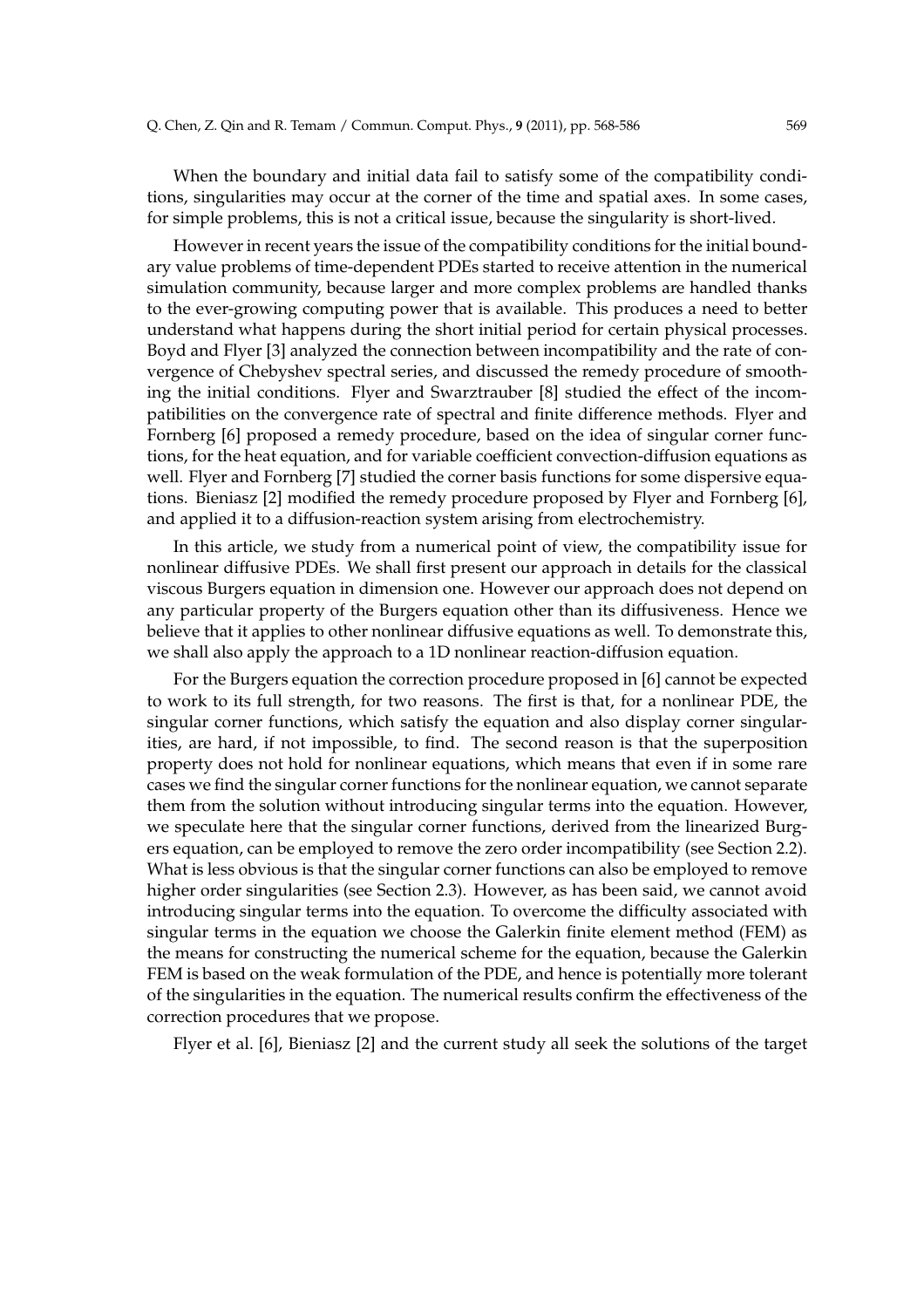equations (a different equation for each study) in the form

$$
u = v + S,\tag{1.1}
$$

where *S* is a linear combination of the singular corner functions of the linear diffusive equations. The major difference between our approach and the approaches of Flyer et al. in [6] and Bieniasz in [2] lies in the way the correction procedure is implemented. Both Flyer et al. and Bieniasz derived the differential equation for the new unknown *v* and constructed the numerical scheme for this equation directly. We instead combine the correction procedure with the appropriate numerical method, the Galerkin FEM in this study, and work with the weak formulation of the equation. In addition, Bieniasz considered only the zeroth order incompatibility, while our study considers the incompatibilities up to the first order.

The rest of the article is organized as follows. In Section 2, we recall the compatibility conditions for the viscous Burgers equation, and describe the correction procedures for the incompatibilities between the initial and boundary conditions. In Section 3, we present numerical results to verify the effectiveness of the proposed correction procedures. In Section 4, we derive the correction procedures for the 1D nonlinear reactiondiffusion equation. Numerical results are also presented. We conclude with Section 5.

All the equations considered in this article and in the references quoted above relate to evolution equations in space dimension one. In a forthcoming article [4], we will consider higher spatial dimensions which necessitate totally different methods.

## **2 The numerical scheme and correction procedures**

#### **2.1 The viscous Burgers equation**

We consider the initial and boundary value problem for the Burgers equation

$$
\begin{cases}\n u_t + uu_x - vu_{xx} = 0, & 0 < x < 1, \quad t > 0, \\
 u(0,t) = g_1(t), & u(1,t) = g_2(t), \quad t > 0, \\
 u(x,0) = h(x), & 0 < x < 1,\n\end{cases}\n\tag{2.1}
$$

where *ν* is a small positive parameter representing the viscosity, and *g*1, *g*<sup>2</sup> and *h* are given real functions, assumed to be as smooth as desired. The exact problem (2.1) is known to have a unique solution for all times; this equation is indeed similar, but simpler, than the 2 dimensional incompressible Navier-Stokes equations for which the existence and uniqueness of the solution is known (see e.g., [16]). Looking for a weak solution, if *h* is given in  $L^2(0,1)$  and  $g_1,g_2$  in  $H^{1/2}(0,T)$ , then  $u$  exists and is unique in

$$
C([0,T];L^2(0,1)) \cap L^2(0,T;H^1(0,1)).
$$

If, as we assume here,  $h$ , $g_1$ , $g_2$  are smooth, then *u* is smooth up to  $C^{\infty}$  regularity in  $[0,1] \times$  $(0,T]$ . Now the fact that the interval  $(0,T]$  is open at 0 is related to the compatibility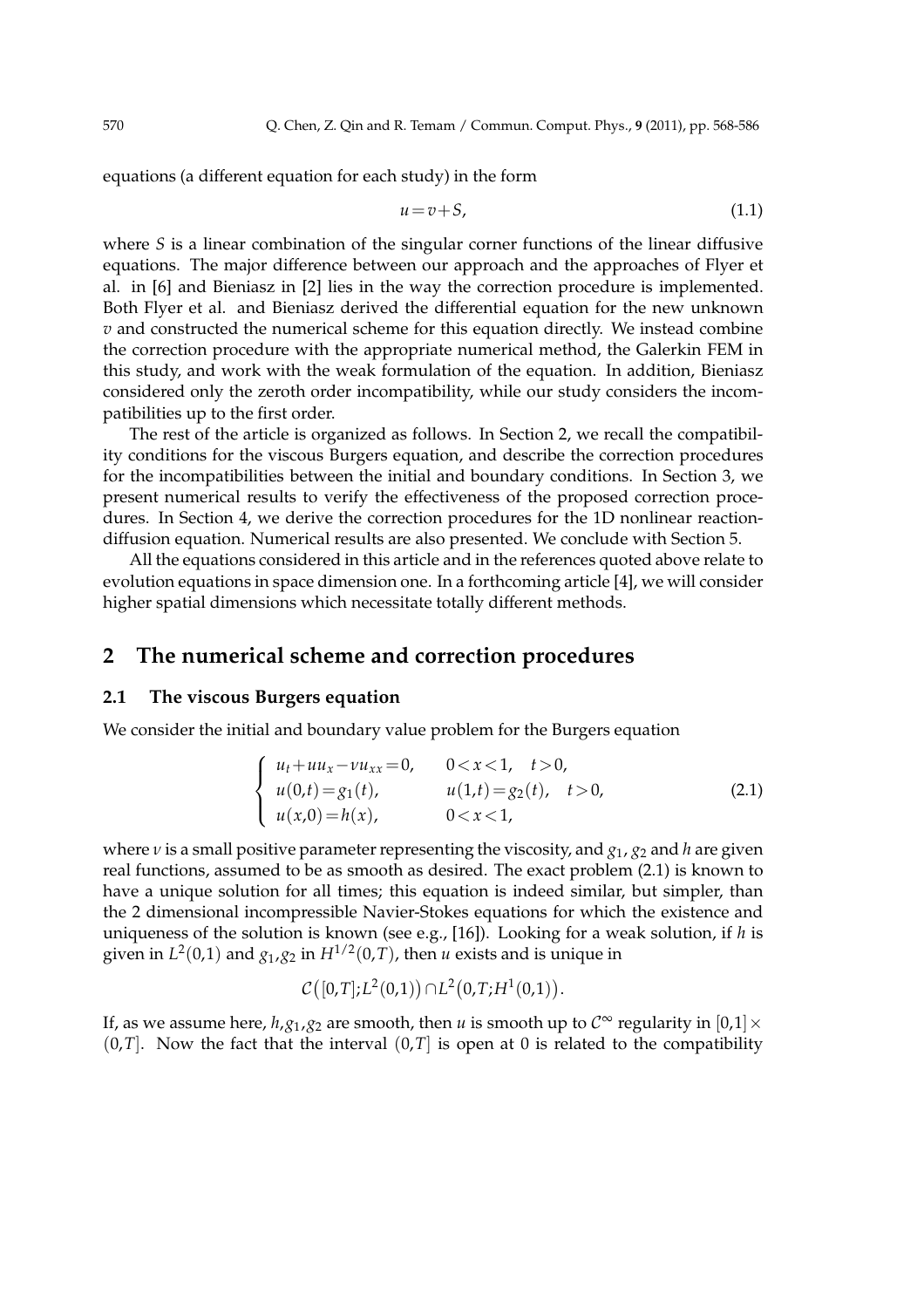problem we are addressing here; even if  $h$ , $g_1$ , $g_2$  are given  $\mathcal{C}^{\infty}$  (in respectively [0,1] and  $[0,T]$ ). For the (unique) solution to be smooth (even  $C^0$ ,  $C^1$ ,  $C^2$ ) near  $t = 0$ , that is in  $[0,1] \times$ [0,*T*], *h*,*g*1,*g*<sup>2</sup> must satisfy certain compatibility conditions as described in the references quoted [13, 14, 17]. We now make explicit the first and second compatibility conditions for (2.1), which guarantee respectively that *u* is  $C^0$ ,  $C^1$ , in  $[0,1] \times [0,T]$ .

The compatibility conditions require that at the corners of the time and spatial axes, the derivatives of the solutions computed through the boundary conditions be equal to those computed through the Cauchy-Kowalevski rules, that is, for the viscous Burgers equation above

$$
0th order: \t g1(0) = h(0), \t g2(0) = h(1), \t g2(0) = h(1), \t g3(0) = -h(0)h'(0) + vh''(0), \t \cdots, \t g2t(0) = -h(1)h'(1) + vh''(1), \cdots.
$$

We note here that the compatibilities at the left and right corners can be treated separately, and the method presented below apply to the incompatibilities at both corners. For this reason, and for the sake of simplicity, we study, in this article, the case in which the compatibility conditions at  $x = 1$  are met, at least to a certain order, but those at the left *x*=0 are not. Assuming so, we let

$$
\alpha_0 \equiv g_1(0) - h(0) \neq 0, \quad \alpha_1 \equiv g_{1t}(0) + h(0)h'(0) - v h''(0) \neq 0, \cdots.
$$

Nonzero  $\alpha_0$ ,  $\alpha_1$  represent incompatibilities at the left time-space corner.

### **2.2 Correction procedure 1 for the zeroth order incompatibility**

We aim to separate the singular part of the solution from the nonsingular part by using certain singular corner functions, but this approach will inevitably introduce singular terms into the equation, because the singular corner functions for the nonlinear equation  $(2.1)_1$  is hard, if not impossible, to find, and also because the superposition property does not hold for nonlinear equations. We, however, speculate that the correction procedure can be employed to remove the zero order incompatibility, which is the most significant one. To overcome the difficulty associated with the singular terms in the equation we choose Galerkin finite element method (FEM) as the means for constructing the numerical scheme for (2.1), because Galerkin FEM is based on the weak formulation of the PDE, and therefore is potentially more tolerant of the singularities in the equation.

The weak formulation of  $(2.1)_1$  can be formally derived as follows. Let  $v$  be a continuous function that vanishes at  $x=0,1$ . Multiplying  $(2.1)_1$  by  $v$  and integrating the equation by parts over  $(0, 1)$ , we obtain

$$
(u_t, v) + \frac{1}{2}(u^2, v_x) + v(u_x, v_x) = 0,
$$
\n(2.2)

where

$$
(f,g) = \int_0^1 fg \, dx,
$$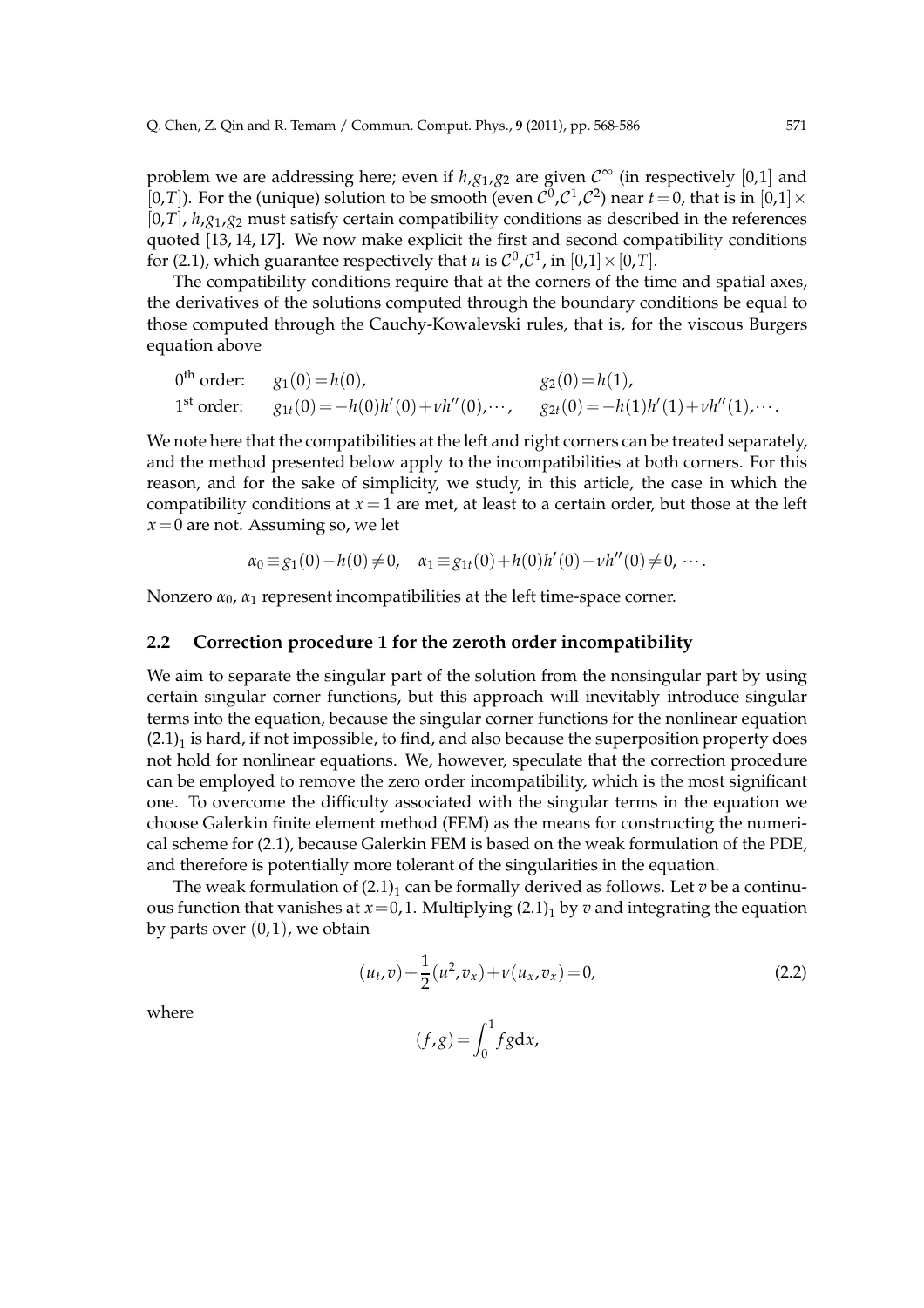for any  $L^2$  integrable functions.

We introduce the corner function

$$
S_0 = \frac{1}{\sqrt{\pi \nu t}} \int_x^{\infty} \exp\left(-\frac{s^2}{4\nu t}\right) ds = \text{erfc}\left(\frac{x}{2\sqrt{\nu t}}\right),\tag{2.3}
$$

and we notice that  $S_0$  satisfies the heat equation and displays a singularity at  $(0,0)$ 

$$
\begin{cases}\nS_{0t} - \nu S_{0xx} = 0, \\
S_0(0,t) = 1, \\
S_0(x,0) = 0.\n\end{cases}
$$
\n(2.4)

We let *N* be the number of segments in the interval [0,1] and  $h=1/N$ , and let  $V_h$  be the finite element space, with basis  $\{\varphi_0, \varphi_1, \dots, \varphi_N\}$ . We look for a solution of (2.1) in the form

$$
u(x,t) = \alpha_0 S_0(x,t) + v_h(x,t),
$$
\n(2.5)

where

$$
v_h(\cdot,t) \in V_h
$$
, for a.e.  $t > 0$ .

Imposing the boundary conditions  $(2.1)_2$  and noticing  $(2.4)_2$ , we have

$$
\begin{cases}\nv_h(0,t) = g_1(t) - \alpha_0, \\
v_h(1,t) = g_2(t) - \alpha_0 S_0(1,t).\n\end{cases}
$$
\n(2.6)

Imposing the initial condition (2.1)<sub>3</sub> and noticing (2.4)<sub>3</sub>, we have

$$
v_h(x,0) = h(x), \qquad 0 < x < 1. \tag{2.7}
$$

We observe that the zeroth order incompatibility at the left time-space corner has been removed for *v<sup>h</sup>* ; indeed

$$
v_h(0,0) = g_1(0) - \alpha_0 = h(0). \tag{2.8}
$$

The compatibility conditions at the right corner are not affected because  $S_0$  is smooth there.

We then plug (2.5) into (2.2) and take

$$
v = \tilde{v}_h \in V_h, \quad \text{with} \quad \tilde{v}_h(0) = \tilde{v}_h(1) = 0,
$$

and we obtain

$$
(\alpha_0 S_{0t} + v_{ht}, \tilde{v}_h) - \frac{1}{2} ((\alpha_0 S_0 + v_h)^2, \tilde{v}_{hx}) + \nu (\alpha_0 S_{0x} + v_{hx}, \tilde{v}_{hx}) = 0.
$$
 (2.9)

Noticing that  $S_0$  satisfies the heat equation, we rewrite (2.9) as

$$
(v_{ht}, \tilde{v}_h) - \frac{1}{2} (v_h^2, \tilde{v}_{hx}) - (\alpha_0 S_0 v_h, \tilde{v}_{hx}) + \nu (v_{hx}, \tilde{v}_{hx}) = \frac{1}{2} \alpha_0^2 (S_0^2, \tilde{v}_{hx}).
$$
 (2.10)

Coupling (2.10) with the boundary conditions (2.6) and the initial condition (2.7), we can find  $v_h$ . After we find  $v_h$ , we recover the original solution of (2.1) by (2.5).

Numerical experiments will be presented in Section 3. For the tests that we have done, the errors during the initial period of time is reduced by a magnitude of more than one order.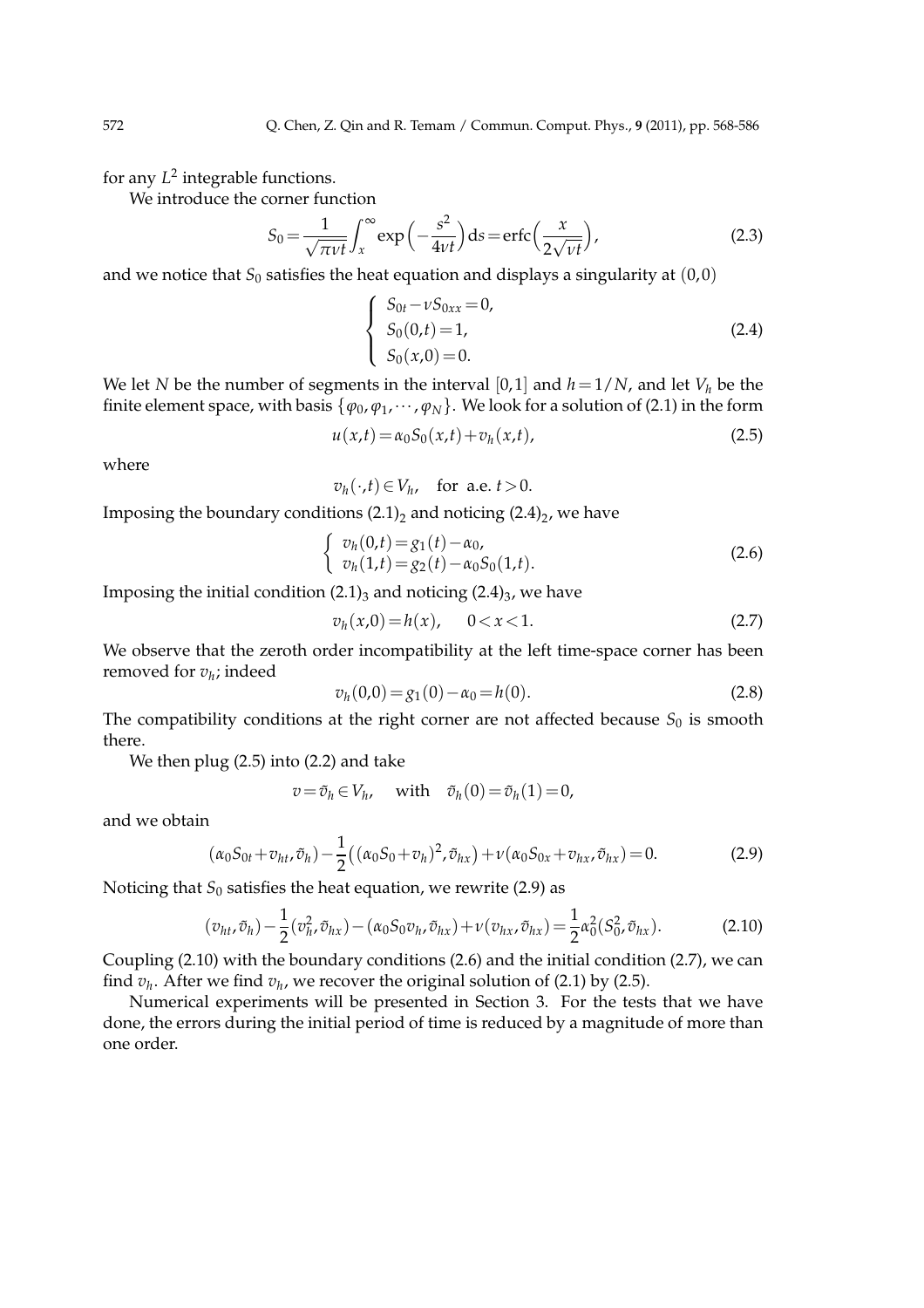### **2.3 Correction procedure 2 for the zeroth and first order incompatibilities**

To further improve the accuracy, we consider the next (first order) incompatibility and introduce the second corner function

$$
S_1 = \int_0^t S_0(x, \tau) d\tau.
$$
 (2.11)

We notice that the function  $S_1$  satisfies

$$
\begin{cases}\nS_{1t} - \nu S_{1xx} = 0, \\
S_1(0,t) = t, \\
S_1(x,0) = 0.\n\end{cases}
$$
\n(2.12)

We look for a solution of (2.1) in the form

$$
u(x,t) = \alpha_0 S_0(x,t) + \alpha_1 S_1(x,t) + v_h(x,t),
$$
\n(2.13)

where

$$
v_h(\cdot,t) \in V_h
$$
, for a.e.  $t > 0$ .

Imposing the boundary conditions (2.1)<sub>2</sub> and noticing (2.4)<sub>2</sub> and (2.12)<sub>2</sub>, we have

$$
\begin{cases}\nv_h(0,t) = g_1(t) - \alpha_0 - \alpha_1 t, \\
v_h(1,t) = g_2(t) - \alpha_0 S_0(1,t) - \alpha_1 S_1(1,t).\n\end{cases}
$$
\n(2.14)

Imposing the initial condition (2.1)<sub>3</sub>, and noticing (2.4)<sub>3</sub> and (2.12)<sub>3</sub>, we have

$$
v_h(x,0) = h(x), \qquad 0 < x < 1. \tag{2.15}
$$

As for the zeroth order correction procedure, this correction procedure also removes the zeroth order incompatibility for  $v_h$  at the left corner; indeed

$$
v_h(0,0) = g_1(0) - \alpha_0 = h(0). \tag{2.16}
$$

The singular corner function  $S_1$  has no effect on the zero order incompatibility, but helps to remove the first order incompatibility. To see this, we plug (2.13) into the original Eq.  $(2.1)_1$ , and noticing that  $S_0$  and  $S_1$  satisfy the heat equations (2.4) and (2.5) respectively, we have

$$
v_{ht} + ((\alpha_0 S_0 + \alpha_1 S_1)v_h + \frac{1}{2}(\alpha_0 S_0 + \alpha_1 S_1)^2)_{x} + v_h v_{hx} - v v_{hxx} = 0.
$$
 (2.17)

We first calculate  $v_{ht}(0,0)$  using the boundary condition  $(2.14)_1$ ,

$$
v_{ht}(0,0) = g_{1t}(0) - \alpha_1. \tag{2.18}
$$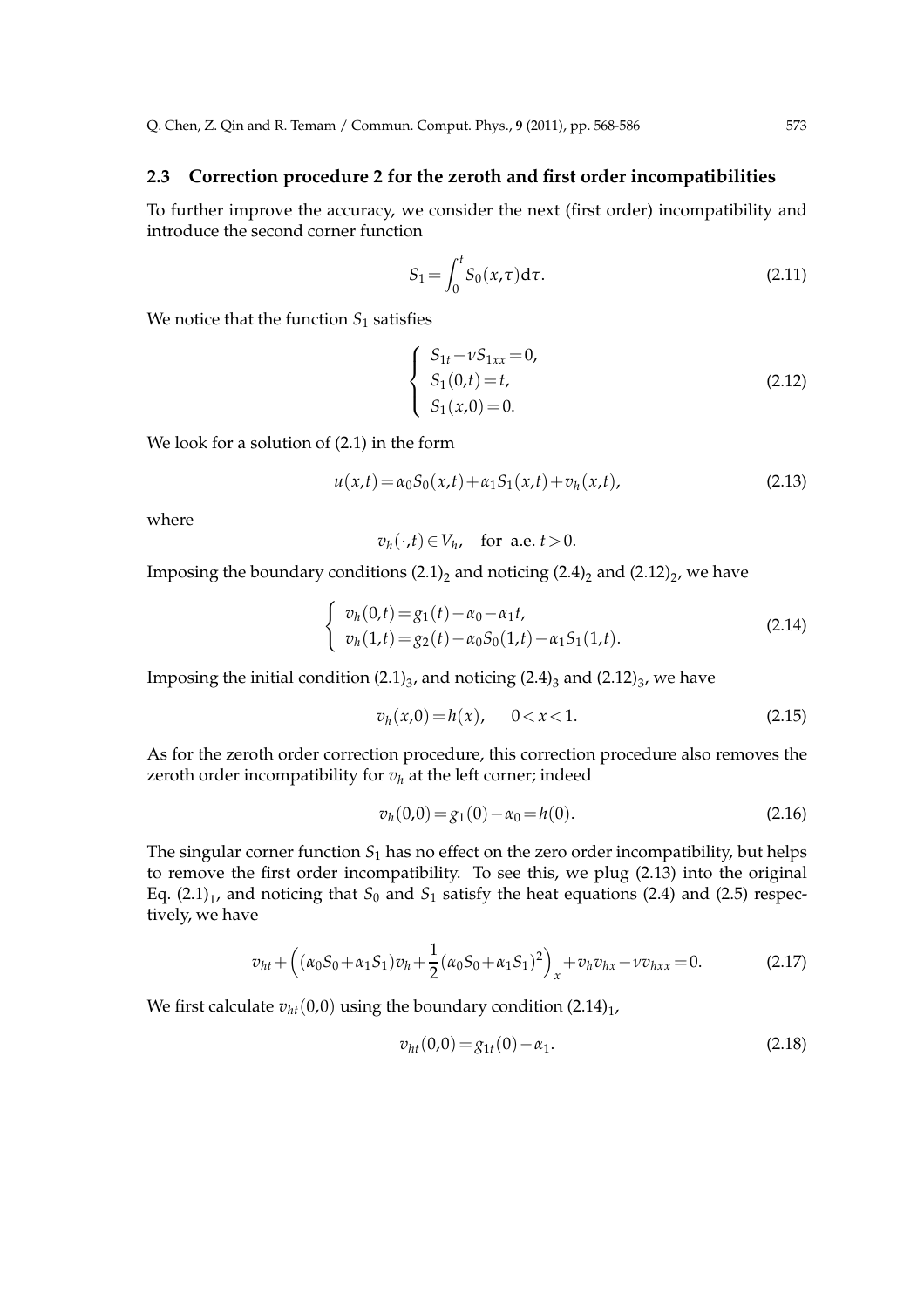Then applying Cauchy-Kowalevsky rule to Eq. (2.17), we have

$$
v_{ht}(0,0) = \left[ -\left( (\alpha_0 S_0 + \alpha_1 S_1) v_h + \frac{1}{2} (\alpha_0 S_0 + \alpha_1 S_1)^2 \right)_x - v_h v_{hx} + v v_{hxx} \right] \Big|_{(0,0)}.
$$
 (2.19)

Noticing that

$$
S_0(x,0) = S_1(x,0) = 0
$$

(see  $(2.4)_{3}$  and  $(2.12)_{3}$ ), we have

$$
v_{ht}(0,0) = -h(0)h_x(0) + v h_{xx}(0).
$$
\n(2.20)

The right hand sides of (2.18) and (2.20) are equal by the definition of *α*1.

This correction procedure does remove the zeroth and first order incompatibilities, but it introduces singular terms into the equation. To overcome this difficulty we again construct the numerical scheme by Galerkin FEM, for the reason already mentioned before. As for the zeroth order correction procedure, we plug (2.13) into (2.2) and take

$$
v = \tilde{v}_h \in V_h, \quad \text{with} \quad \tilde{v}_h(0) = \tilde{v}_h(1) = 0,
$$

and we obtain

$$
(v_{ht}, \tilde{v}_h) - \frac{1}{2} (v_{h}^2, \tilde{v}_{hx}) - ((\alpha_0 S_0 + \alpha_1 S_1) v_h, \tilde{v}_{hx}) + \nu (v_{hx}, \tilde{v}_{hx}) = \frac{1}{2} ((\alpha_0 S_0 + \alpha_1 S_1)^2, \tilde{v}_{hx}).
$$
 (2.21)

We supplement (2.21) with the boundary conditions (2.14) and initial condition (2.15), and solve the resulting system for  $v_h$ . Then we recover the solution *u* of (2.1) by (2.13).

Our results showed that, when this procedure is applied, the accuracy of the result is further improved, see Section 3.2.

# **3 Numerical implementation of the correction procedures and the results**

### **3.1 The numerical schemes**

To unify the presentation of the numerical schemes for the different correction procedures we introduce

$$
S = \begin{cases} 0, & \text{if no correction procedure is applied,} \\ \alpha_0 S_0, & \text{if Correction procedure 1 is applied,} \\ \alpha_0 S_0 + \alpha_1 S_1, & \text{if Correction procedure 2 is applied.} \end{cases}
$$
(3.1)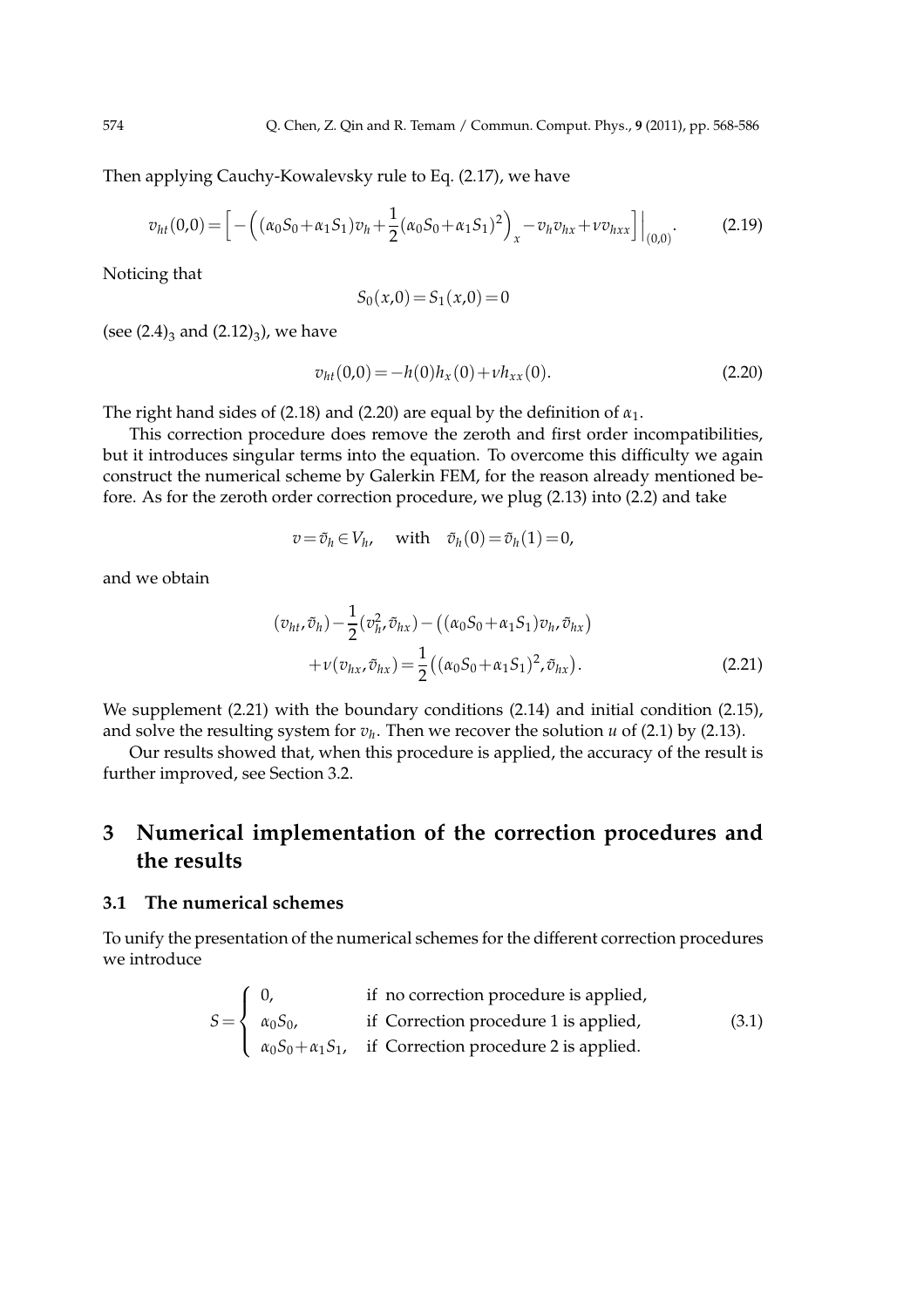The boundary conditions for  $v_h$ , (2.6) or (2.14) depending on the correction procedure, can be written in one common form

$$
\begin{cases}\nv_h(0,t) = g_1(t) - S(0,t), \\
v_h(1,t) = g_2(t) - S(1,t).\n\end{cases}
$$
\n(3.2)

The equation for  $v_h$ , (2.10) or (2.21), can also be written in one common form

$$
(v_{ht}, \tilde{v}_h) - \frac{1}{2} (v_h^2, \tilde{v}_{hx}) - (Sv_h, \tilde{v}_{hx}) + \nu(v_{hx}, \tilde{v}_{hx}) = \frac{1}{2} (S^2, \tilde{v}_{hx}),
$$
\n(3.3)

for every  $\tilde{v}_h \in V_h$ , with  $\tilde{v}_h(0) = \tilde{v}_h(1) = 0$ .

The incompatibilities between the initial and boundary conditions have a more severe effect on higher order schemes than on lower order schemes (see [3, 8]). For the basis of the finite element space *V<sup>h</sup>* (introduced in Section 2.2), we choose piecewise linear functions, which usually provide second order approximations to smooth functions. The effectiveness of the correction procedures is already evident with the resulting numerical scheme. We leave the endeavor for higher order schemes to future work.



Figure 1: Piecewise linear finite elements.

Let *N* be the number of segments in the interval [0,1],  $\Delta x = 1/N$  and  $x_i = j\Delta x$ , for  $0 \leq j \leq$ *N*. Let  $\phi_i$  be the piecewise linear hat functions, then we write  $v_h$  as a linear combination of these basis functions

$$
v_h(x,t) = \sum_{n=0}^{N} v_n(t)\phi_n(x),
$$
\n(3.4)

and  $v_n$ , for  $0 \le n \le N$  are the unknowns. Imposing the boundary conditions (3.2) on  $v_h$ , we obtain

$$
\begin{cases}\nv_0 = g_1(t) - S(0,t), \\
v_N = g_2(t) - S(1,t).\n\end{cases}
$$
\n(3.5)

Next, we plug (3.4) into (3.3) and take

$$
\tilde{v}_h = \varphi_m, \quad \text{with} \quad 1 \le m \le N - 1,
$$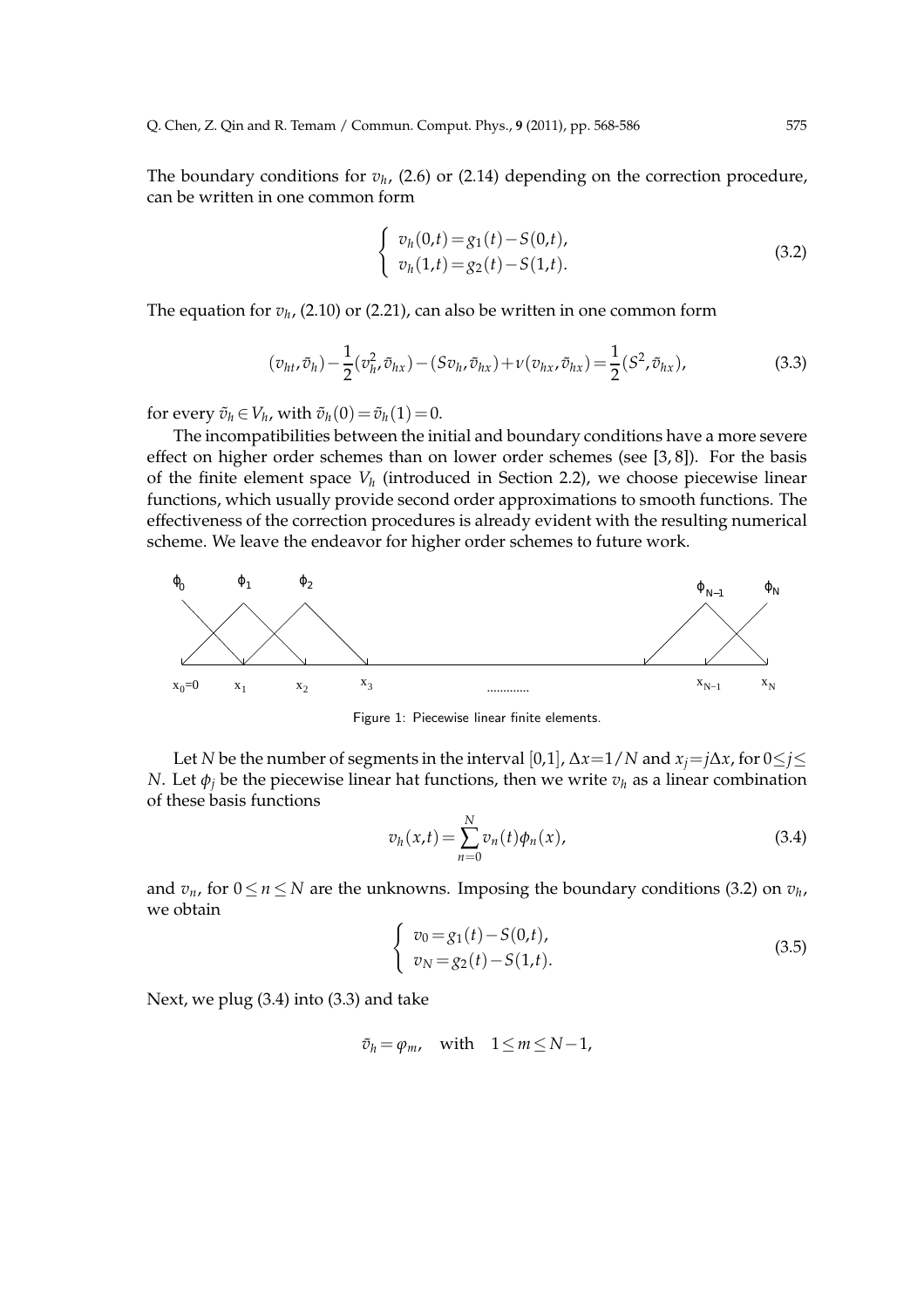we get

$$
\sum_{n=0}^{N} v_{nt}(\phi_n, \phi_m) - \frac{1}{2} \sum_{n=0}^{N} v_n^2(\phi_n, \phi_{mx}) - \sum_{n=0}^{N} v_n(S\phi_n, \phi_{mx}) + \nu \sum_{n=0}^{N} v_n(\phi_{nx}, \phi_{mx}) = \frac{1}{2}(S^2, \phi_{mx}), \quad \text{for} \quad 1 \le m \le N - 1.
$$
 (3.6)

This set of equations, supplemented with the boundary conditions (3.5) can be easily integrated by an ODE solver.

#### **3.2 The results**

For demonstration purpose, we take as a test case

$$
v=0.2
$$
,  $g_1=0$ ,  $g_2=0$ ,  $h=-\sin(5\pi x/4+3\pi/4)$ .

It is easy to check that, for this test case, both the zeroth and first order compatibility conditions at the right corner are met, but those at the left corner are not.

To study the accuracy of the numerical scheme we need a means to measure the errors in the solution. Given arbitrary initial and boundary conditions in (2.1), generally no analytic solution is known for the Burgers equation, and hence there is no way to compute the real errors. As an alternative, we compute the *comparative* errors, which are the differences between two numerical solutions for the problem, one with the stated mesh sizes, and the other with finer mesh sizes. In what follows the term error is to be understood in this sense.

We first compute the solution of (2.1) without any correction procedure, i.e., with  $S=0$ in (3.5) and (3.6). The solution is plotted in Fig. 2(a), and it displays sharp gradient around the left corner of the time-space axes due to the incompatibility between the initial and boundary conditions there. In order to have an overview of the structure of the errors in the solution we plot the pointwise errors in Fig. 2(b). The pike appear near the left corner of the time-space axes, as expected, and it dissipates away quickly. For comparison we plot, in Fig. 3, the solution and the pointwise errors computed with *Correction Procedure 1*, and, in Fig. 4, the solution and the pointwise errors computed with *Correction procedure 2*. With *Correction procedure 1*, the magnitude of the errors at the left corner (see Fig. 3(b)) has been reduced by roughly two orders; with *Correction procedure 2*, the magnitude of the errors at the left corner (see Fig. 4(b)) are further reduced.

The evolution of the maximum errors at each time step is plotted in Fig. 5(a). The evolution of the maximum errors, with *Correction Procedure 1* enabled, is displayed in Fig. 5(b). The magnitude of the maximum errors has been reduced by roughly two orders (compared to Fig. 5(a)).

When *Correction Procedure 2* is enabled, we see further improvement in the accuracy, though it is less dramatic. For comparison we plot the result in the same figure as that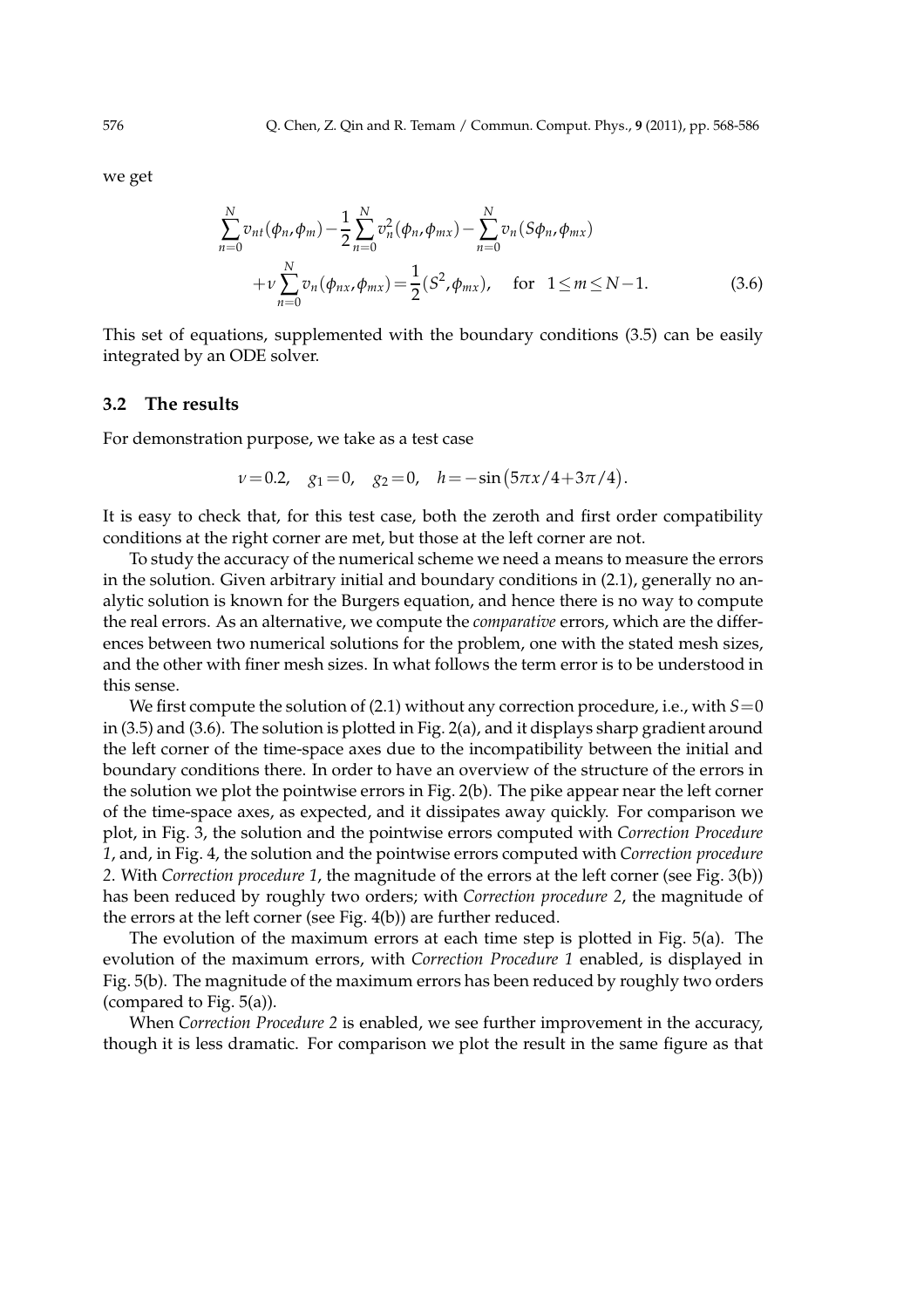

Figure 2: The solution (a) and pointwise errors (b) without any correction procedure.



Figure 3: The solution (a) and pointwise errors (b) with *Correction procedure 1* applied.



Figure 4: The solution (a) and pointwise errors (b) with *Correction procedure 2* applied.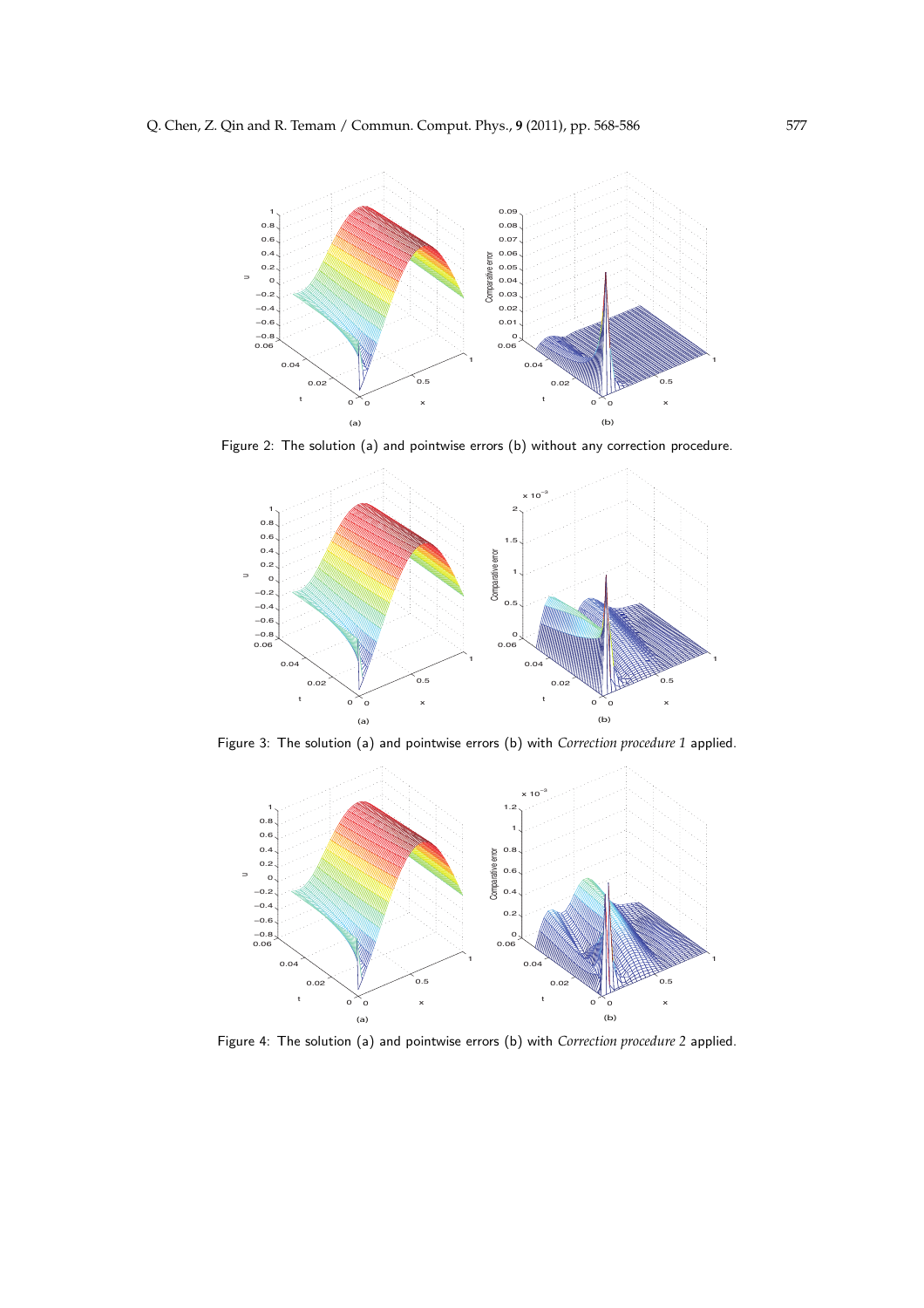

Figure 5: Evolution of the maximum errors till  $t=0.05$ . (a) Without correction procedure. (b) With correction procedure 1 and 2.

for the result with *Correction Procedure 1*, and we see that the magnitude of the maximum errors is roughly halved.

**Remark 3.1.** In practice a correction procedure should be enabled during a short period of time at the beginning, and be disabled afterwards, when the solution has become smooth enough, to avoid the computational burden associated with the singular terms in (3.3). For computations that produced Fig. 5, however, we run the simulation for a short initial period of time only, and enable the correction procedure for the whole process to avoid unnecessary complications in programming.

**Remark 3.2.** The zone of rapid variation of the solution and of the error should not be confused with a boundary layer effect. Indeed, firstly  $\nu = 0.2$  is too large to produce a sharp boundary layer, as the boundary layer size is of order  $\sqrt{v} = 0.447$ , which is essentially of order 1. Furthermore, when  $\nu$  is small enough to produce a sharp boundary layer, it usually appears *for all times*, at either or both ends of the interval, *x*=0,1, whereas in our example the zone of rapid variation is concentrated near *x*=0, for a short time. Regarding the boundary layers for Burgers equation, see e.g., [1, 18] and also [5]. We intend to address in a future work the issue of the incompatible data as a boundary layer at time  $t=0$ ; see as already a first result in this direction in [4].

### **3.3 Comparison of convergence rates**

In this subsection, we study the decay of the maximum errors, with and without the correction procedures applied. The results also demonstrate the effectiveness of the correc-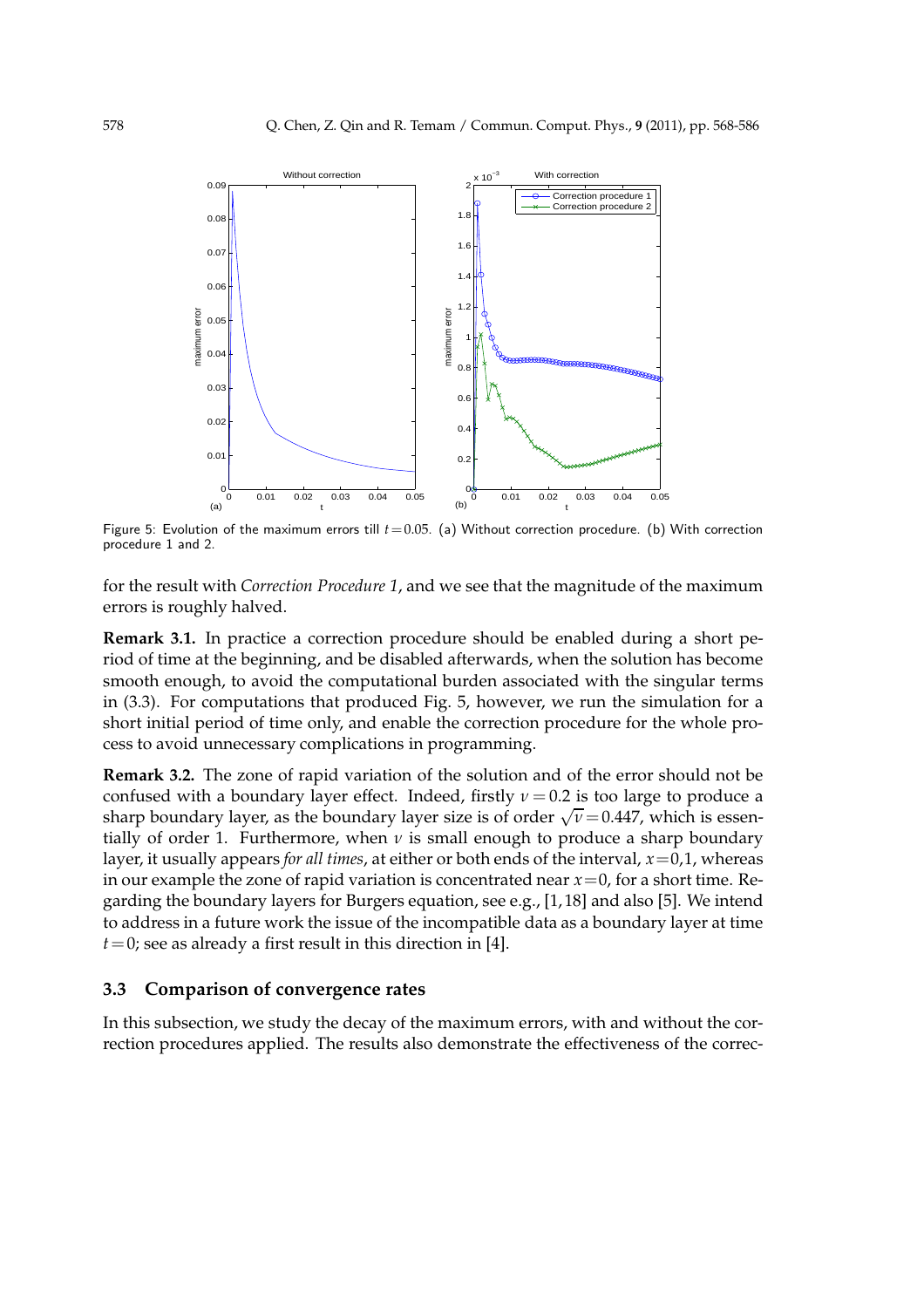

Figure 6: Decay of the maximum errors. (a) at the initial time step, (b) at final time step  $(t=0.05)$ .

tion procedures. Fig. 6(b) shows that, with and without the correction procedure applied, the maximum errors at a fixed time  $t = 0.05$  decay at approximately the second order (the slope of the line), which is the order of accuracy of the finite element scheme. However, the maximum errors of the simulation with Correction Procedure 1 applied is at a magnitude about one order smaller than without any correction procedure. The maximum errors of the simulation with Correction Procedure 2 applied is smaller by another magnitude of about 0.3.

The most interesting and informative comparison can be made between the decay rates of the maximum errors at the initial time step (*t*=∆*t*, ∆*t* varying with different configurations). In Fig. 6(a), the curve for the simulation without any correction procedure stick to the upper frame of the figure; the maximum errors wont come down whatsoever. With *Correction procedure 1*, the maximum errors decay at roughly the first order with respect to ∆*x*, and with *Correction procedure 2*, the results are slightly better in terms of magnitude of the maximum errors.

## **4 A nonlinear reaction-diffusion equation**

In this section, we extend the previous correction procedures to the nonlinear reactiondiffusion equation

$$
\begin{cases}\n u_t - \nu u_{xx} + p(u) = 0, & 0 < x < 1, \ t > 0, \\
 u(0,t) = g_1(t), \ u(1,t) = g_2(t), & t > 0, \\
 u(x,0) = h(x), &\n\end{cases}
$$
\n(4.1)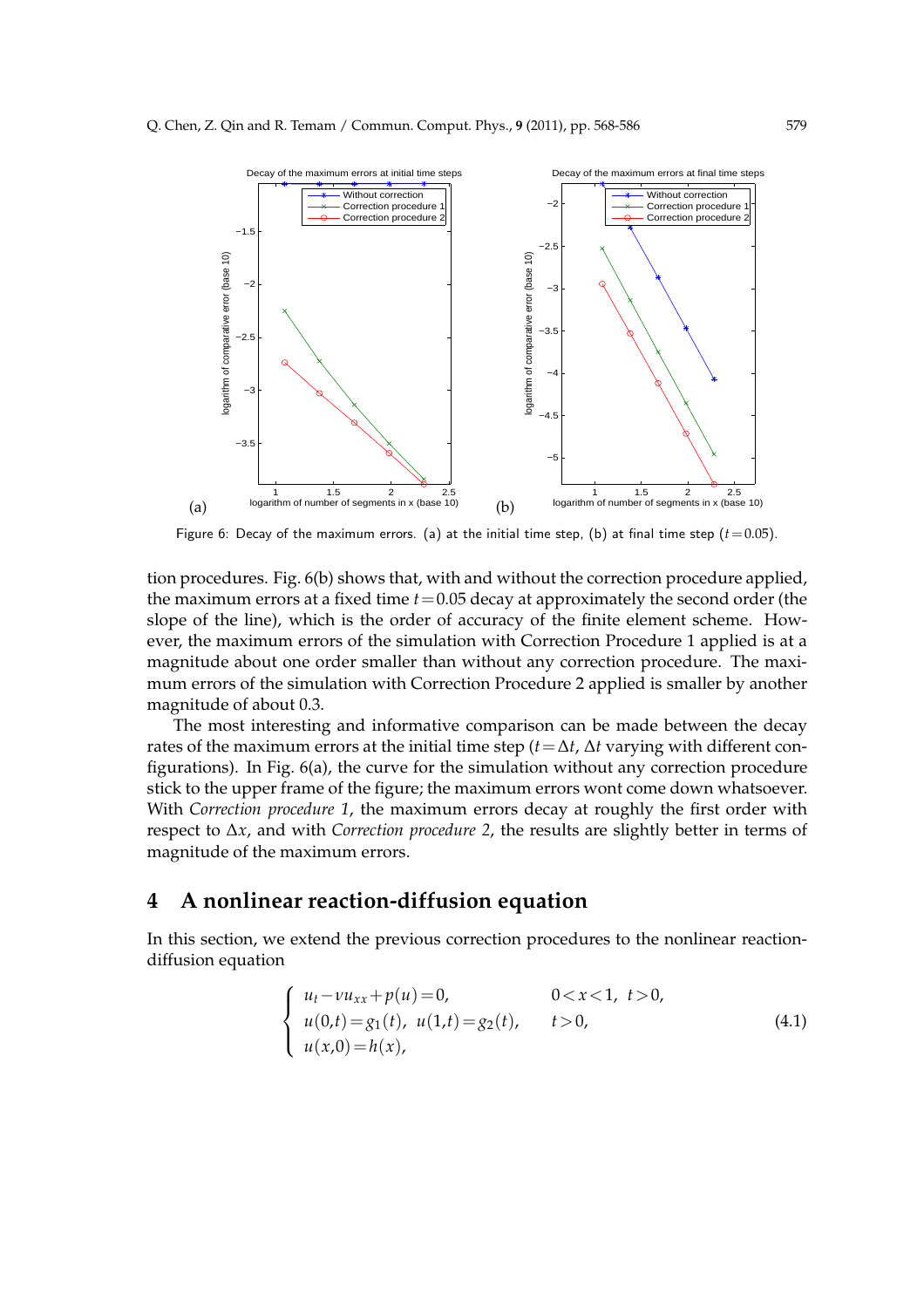where  $\nu > 0$  is a parameter representing viscosity;  $g_1(t)$ ,  $g_2(t)$  and  $h(x)$  are given functions; and  $p(u)$  is a polynomial in *u* of odd order and with a positive leading coefficient. The effectiveness of these correction procedures will be demonstrated by numerical results.

We first derive the compatibility conditions between the initial and boundary conditions of (4.1), as explained in Section 2.1

 $0^{\text{th}} \text{ order: } g_1(0) = h(0), \qquad g_2(0) = h(1),$  (4.2)

1<sup>st</sup> order: 
$$
g_{1t}(0) = v h''(0) - p(h(0)), \t g_{2t}(0) = v h''(1) - p(h(1)).
$$
 (4.3)

For simplicity, in what follows, we only consider the case where incompatibilities are present only at the left corner. Thus we let

$$
\alpha_0 \equiv g_1(0) - h(0) \neq 0, \quad \alpha_1 \equiv g_{1t}(0) - \nu h''(0) + p(h(0)) \neq 0, \cdots. \tag{4.4}
$$

Of course, the method we present for deriving the correction procedures would also apply to the incompatibilities at the right corner.

#### **4.1 The correction procedure**

As we did for the nonlinear convection-diffusion equation in Sections 2 and 3, we shall combine the correction procedures with the weak formulation of  $(4.1)<sub>1</sub>$ , for the reason stated in Section 2.2. We multiply  $(4.1)<sub>1</sub>$  by  $v \in \mathfrak{D}(0,1)$  and integrate by parts to obtain the weak formulation of the equation

$$
(u_t, v) + v(u_x, v_x) + (p(u), v) = 0.
$$
\n(4.5)

We intend to present the correction procedures (corrections of the incompatibilities to various order) in a unified way. To this end, we shall employ the following notation:

$$
S = \begin{cases} 0, & \text{if no correction procedure is applied,} \\ \alpha_0 S_0, & \text{if Correction procedure 1 is applied,} \\ \alpha_0 S_0 + \alpha_1 S_1, & \text{if Correction procedure 2 is applied.} \end{cases}
$$
(4.6)

Here the singular corner functions  $S_0$  and  $S_1$  are defined as in (2.3) and (2.11) respectively. We let N be the number of segments in the interval [0,1],  $h = 1/N$  and let  $V_h$  be the finite element space spanned by  $(\varphi_0, \varphi_1, \dots, \varphi_N)$  (see Fig. 1).

We look for the solutions of (4.5) in the form

$$
u \simeq S + v_h(x, t), \tag{4.7}
$$

 $v_h(·, t) ∈ V_h$ , for a.e. *t*. Plugging (4.7) into (4.5), and taking  $v = \tilde{v_h} ∈ V_h$ , with  $\tilde{v_h}(0) =$  $\tilde{v}_h(1)=0$ , we obtain

$$
(v_{ht},\tilde{v}_h) + v(v_{hx},\tilde{v}_{hx}) + (p(v_h+S),\tilde{v}_h) = 0.
$$
\n(4.8)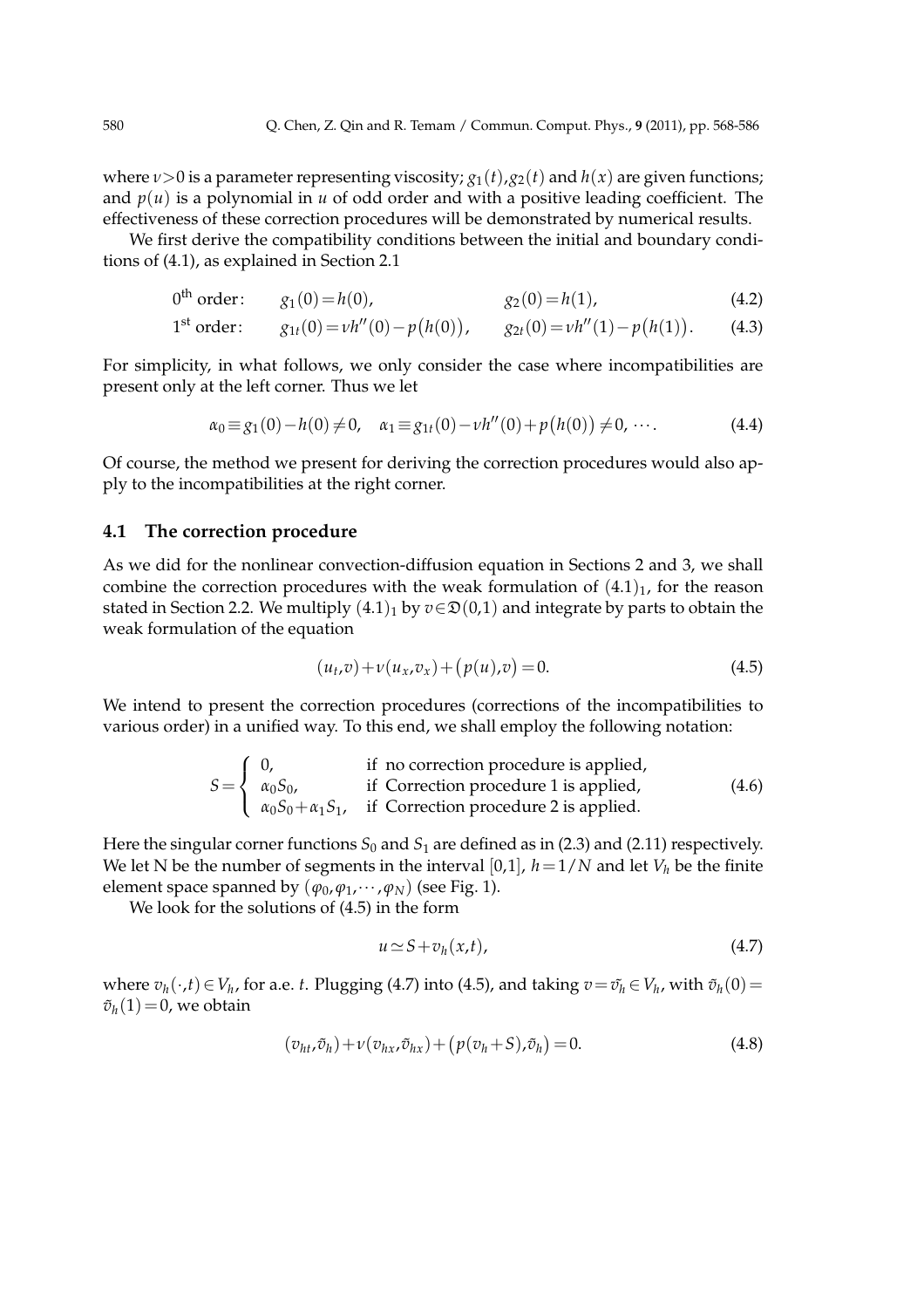Imposing the boundary conditions and initial conditions in (4.1), we have

$$
\begin{cases}\nv_h(0,t) = g_1(t) - S(0,t), \\
v_h(1,t) = g_2(t) - S(1,t),\n\end{cases}
$$
\n(4.9a)

and

$$
v_h(x,0) = h(x). \tag{4.9b}
$$

We will solve  $(4.8)$ ,  $(4.9a)$  and  $(4.9b)$  for  $v_h$  and then we recover *u* by  $(4.7)$ .

Concerning the compatibility conditions for  $v_h$  we make the following observations. For the zeroth order correction procedure  $S = \alpha_0 S_0$ , and by (4.9a) and (2.4), we have

$$
\begin{cases}\nv_h(0,t) = g_1(t) - \alpha_0, \\
v_h(1,t) = g_2(t) - \alpha_0 S_0(1,t).\n\end{cases}
$$
\n(4.10)

The initial and boundary conditions for  $v_h$  satisfy the zeroth order compatibility condition. Indeed,

$$
g_1(0) - \alpha_0 = h(0). \tag{4.11}
$$

The compatibility conditions at the right corner are not affected.

For the first order correction procedure  $S = \alpha_0 S_0 + \alpha_1 S_1$ , and by (4.9a), (2.4) and (2.12), we have

$$
\begin{cases}\nv_h(0,t) = g_1(t) - \alpha_0 - \alpha_1 t, \\
v_h(1,t) = g_2(t) - \alpha_0 S_0(1,t) - \alpha_1 S_1(1,t).\n\end{cases}
$$
\n(4.12)

It is easy to see that the initial and boundary condition for  $v_h$  satisfy the zeroth order compatibility conditions. They also satisfy the first order compatibility condition. To see this, we insert (4.7) into  $(4.1)_1$  and obtain

$$
v_{ht} - v v_{hxx} + p(\alpha_0 S_0 + \alpha_1 S_1 + v_h) = 0.
$$
\n(4.13)

We first calculate  $v_{ht}(0,0)$  from (4.12)

$$
v_{ht}(0,0) = g_{1t}(0) - \alpha_1. \tag{4.14}
$$

Then we calculate the same quantity from (4.13), using the initial condition (4.9b) instead

$$
v_{ht}(0,0) = v h_{xx}(0) - p(h(0)).
$$
\n(4.15)

The right-hand sides of (4.14) and (4.15) are equal according to (4.4).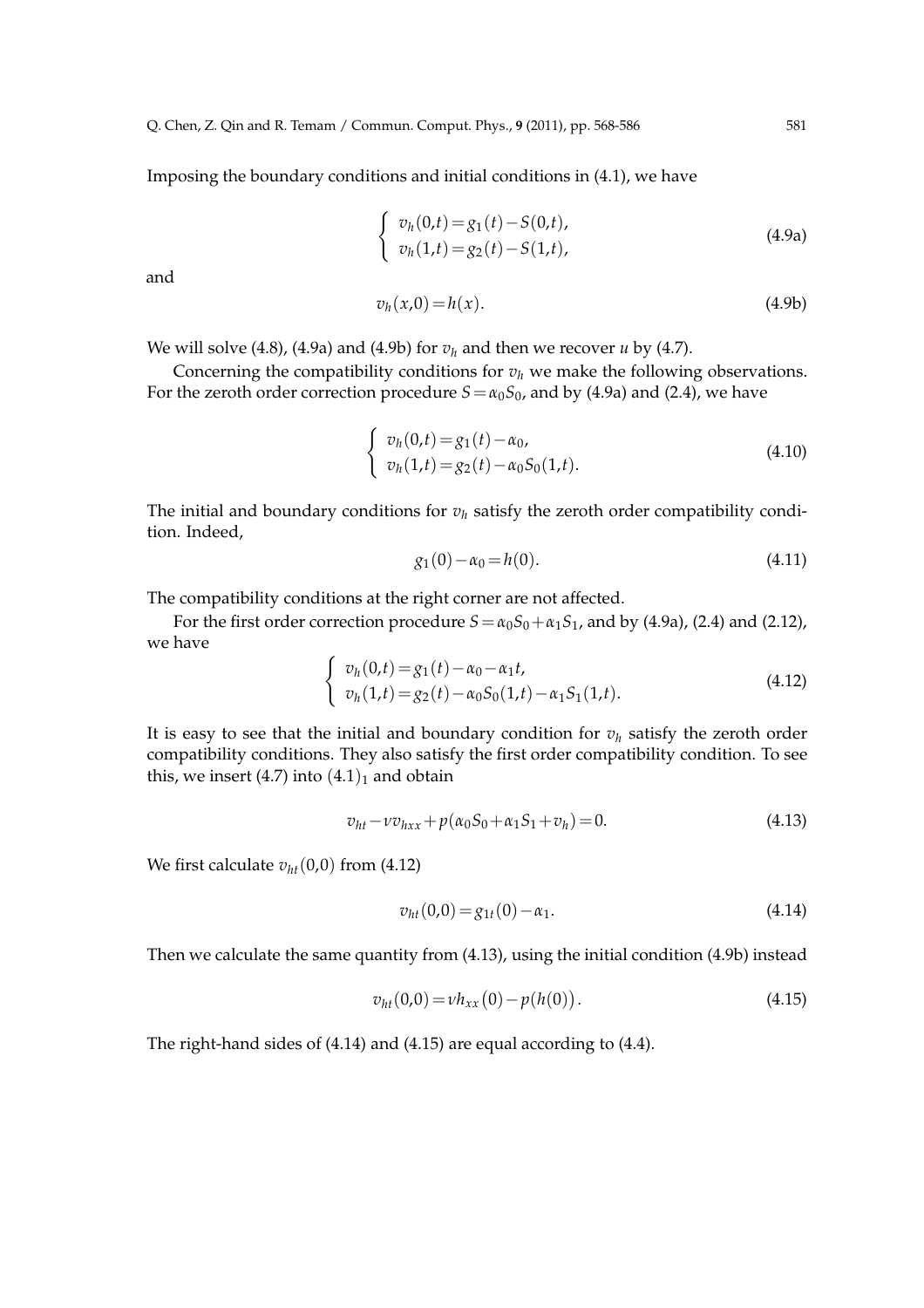### **4.2 The numerical results and interpretation**

In the above, we presented the correction procedures for reaction-diffusion equation with polynomial reaction terms. For the numerical testing of these correction procedures, we consider the specific case, where

$$
p(u) = u^3. \tag{4.16}
$$

As in Section 3.2, we take

$$
v=0.2
$$
,  $g_1=0$ ,  $g_2=0$ ,  $h=\sin(7\pi x/4+\pi/4)$ .

It is easy to check that, for this test case, both the zeroth and the first order compatibility conditions at the right corner are met, but neither of them are met at the left corner.

Generally, given arbitrary initial and boundary conditions, it is impossible to find an analytic solution for the nonlinear reaction-diffusion equation. Therefore, in general, it is impossible to compute the real errors. As an alternative, we compute the comparative errors, which are the differences between the two numerical solutions for the problem, one with the mesh under consideration, and the other one with a finer mesh. In the following the term error is to be understood in this sense.

We first compute the solution of (4.1) without any correction procedure, i.e., with *S*=0 in (4.12). The solution is plotted in Fig. 7(a), and it displays a sharp gradient around the left corner of the time-space axes due to the incompatibility between the initial and boundary conditions there. In order to have an overview of the structure of the errors in the solution we plot the pointwise errors in Fig. 7(b). The pike appears near the left corner of the time-space axes, as expected, and it dissipates away quickly. For comparison we plot, in Fig. 8, the solution and the pointwise errors computed with *Correction Procedure 1*, and in Fig. 9, the solution and the pointwise errors computed with *Correction Procedure 2*. With *Correction procedure 1*, the magnitude of the errors at the left corner (see Fig. 8(b)) has been reduced by roughly two orders (compared to Fig. 7(b))! The most pronounced errors actually appear later in the simulation due to accumulation of the errors. With *Correction procedure 2*, the errors (Fig. 9) are further reduced by roughly one half (compared to Fig. 8).

The evolution of the maximum errors at each time step is plotted in Fig. 10(a). The evolution of the maximum errors, with *Correction Procedure 1* enabled is displayed in Fig. 10(b). The magnitude of the maximum errors has been reduced by indeed two orders (compared to Fig. 10(a)).

When *Correction Procedure 2* is enabled, we see further improvement in the accuracy, though it is less dramatic. For comparison we plot the result in the same figure (Fig. 10(b)) as that for the result with *Correction Procedure 1*, and we see that the magnitude of the maximum errors is roughly halved.

#### **4.3 Comparison of the convergence rates**

In this subsection, we study the decay of the maximum errors as functions of the mesh size (number of the segments in  $x$ ), with and without the correction procedures applied.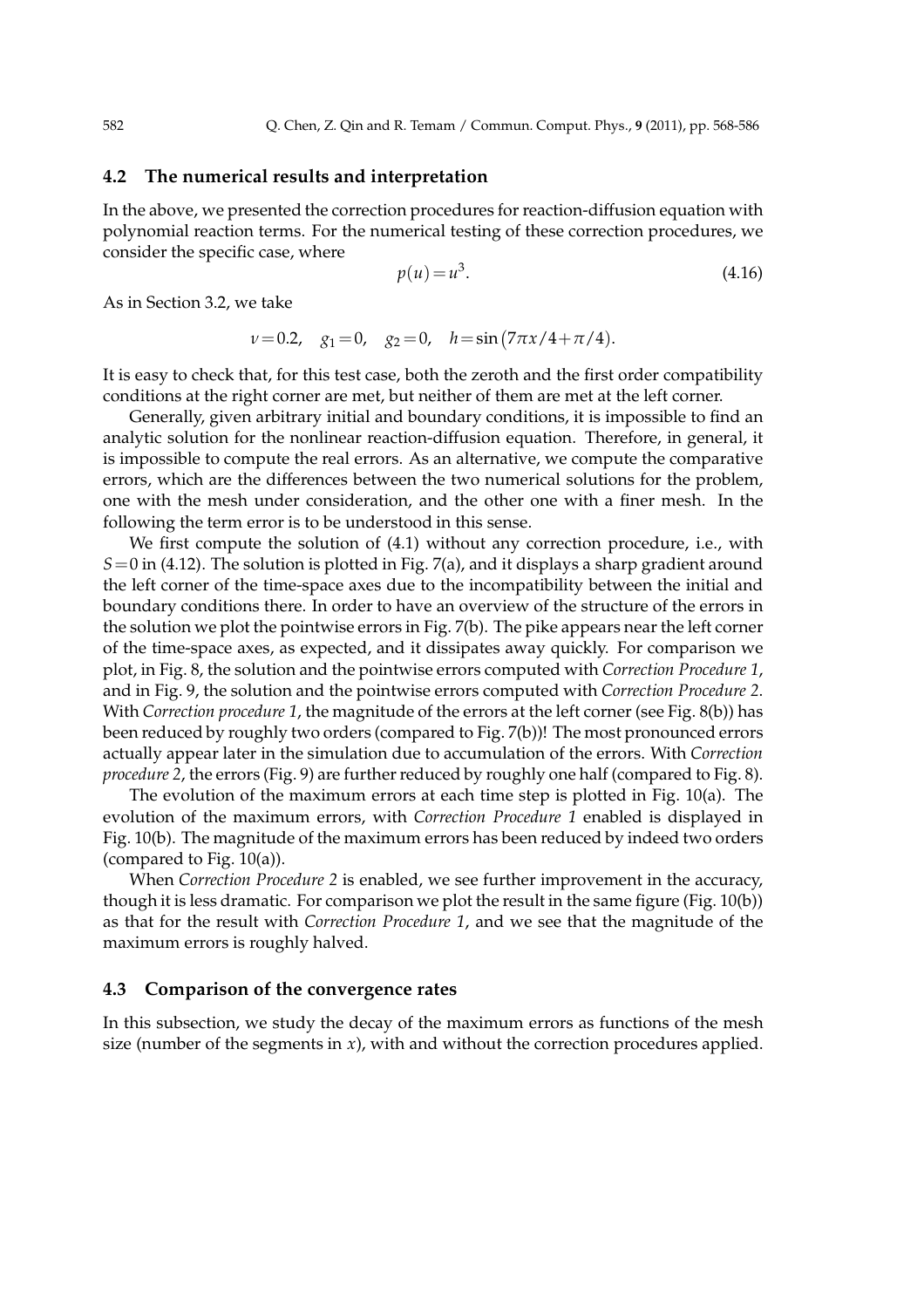

Figure 7: The solution and pointwise errors without any correction procedure for  $p(u)\!=\!u^3.$ 



Figure 8: The solution and the pointwise errors with Correction procedure 1 applied.



Figure 9: The solution and the pointwise errors with Correction procedure 2 applied.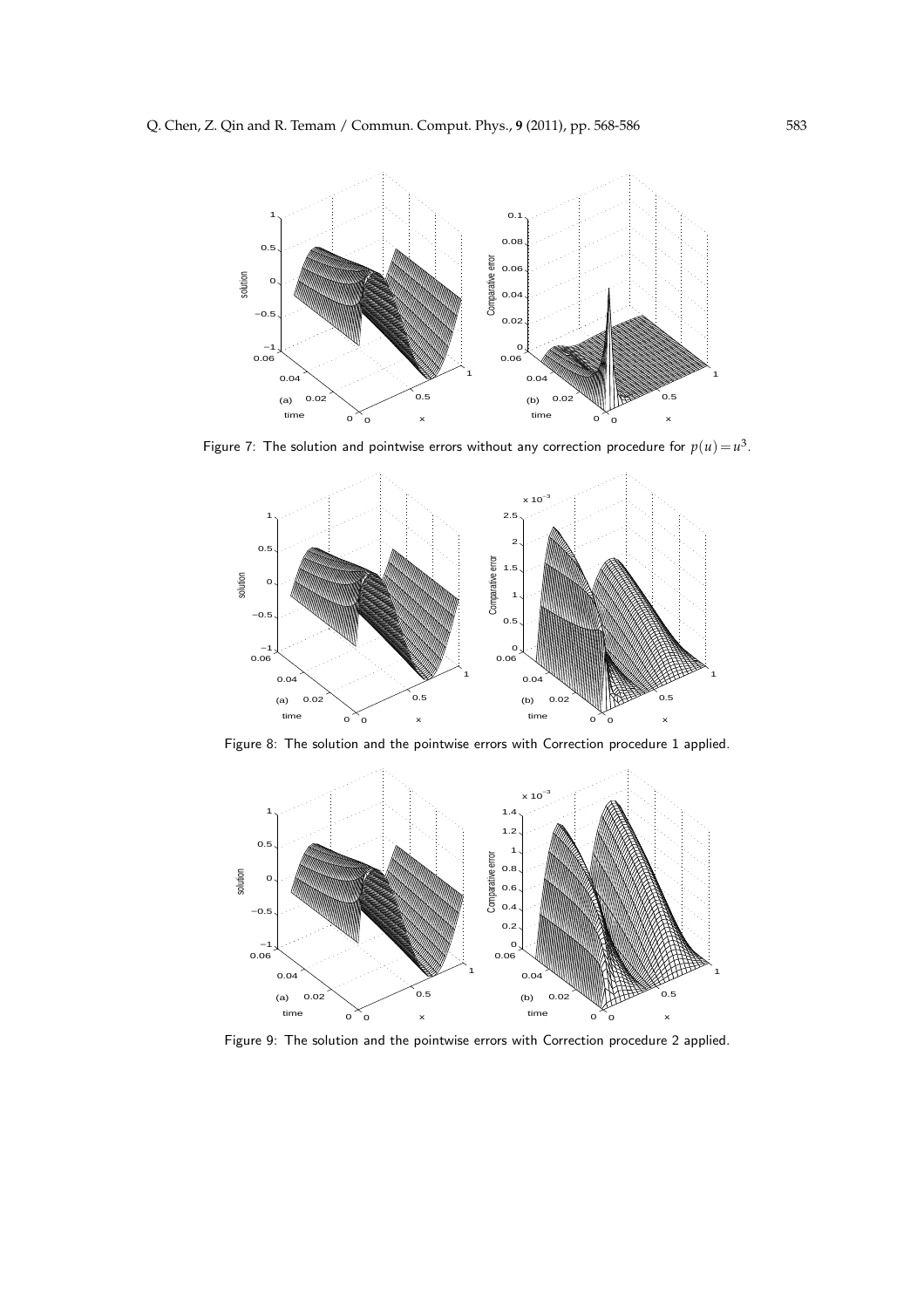

Figure 10: The evolution of the maximum errors till  $t = 0.05$ : (a) without correction; (b) with correction procedures 1 and 2.



Figure 11: Decay of the maximum errors. (a) at initial step, (b) at final step.

The results confirm the effectiveness of the correction procedures. Fig. 11(b) shows that, with and without the correction procedure applied, the maximum errors at a fixed time *t*=0.05 decay at approximately the second order (the slope of the line), which is the order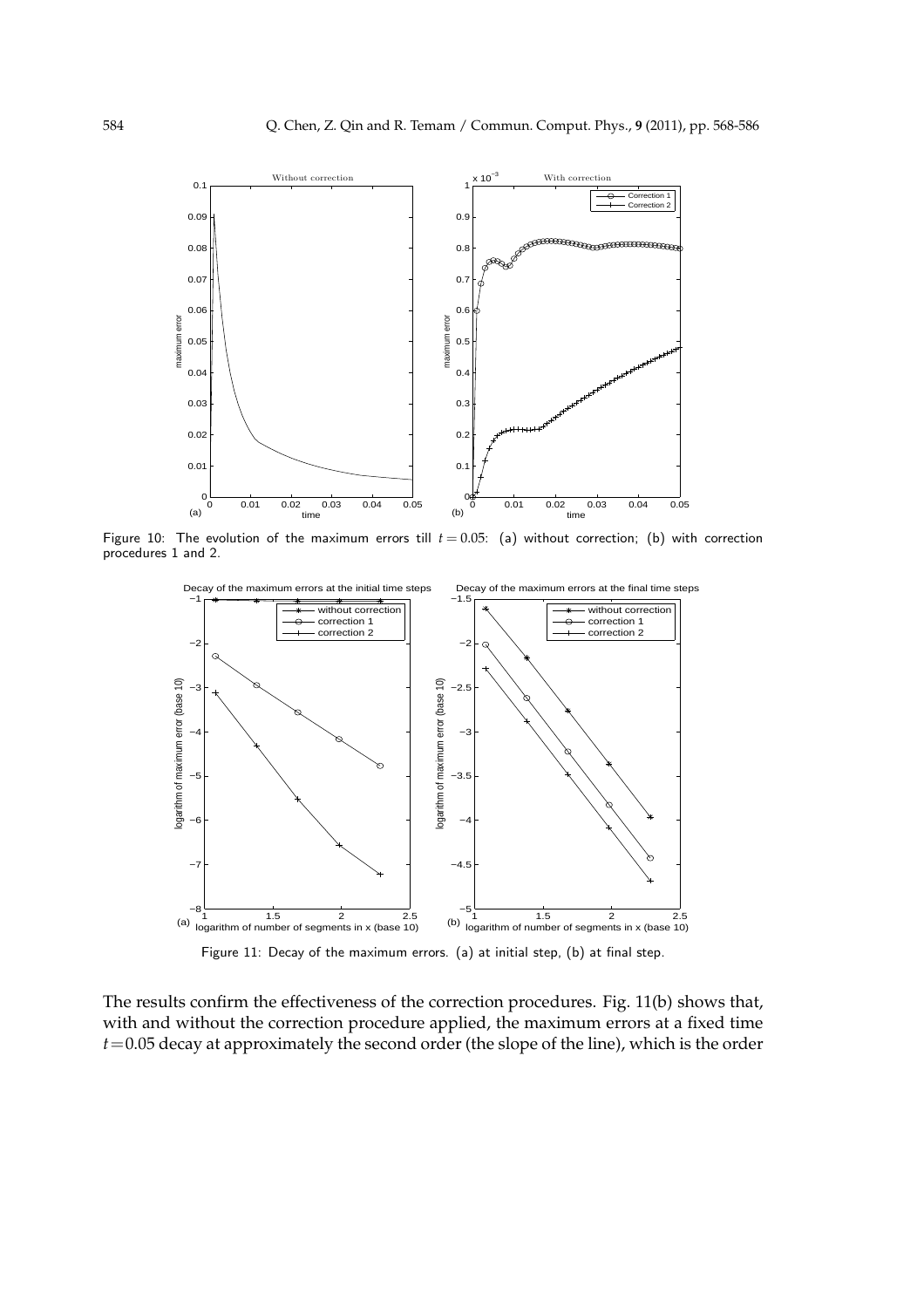of accuracy of the finite element scheme. However, the maximum errors of the simulation when *Correction procedure 1* applied is about one half order smaller in magnitude than without any correction procedure. The maximum errors of the simulation with *Correction procedure 2* applied is smaller by an additional factor of about 0.25.

The most interesting and informative comparison can be made between the decay rates of the maximum errors at the initial time step ( $t = \Delta t$ ,  $\Delta t$  varying with different configurations). In Fig. 11(a), the curve for the simulation without any correction procedure stick to the upper frame of the figure; the maximum errors will not come down whatsoever. With *Correction procedure 1*, the maximum errors decay at roughly the first order with respect to ∆*x*, and with *Correction procedure 2*, the results are slightly better in terms of both the magnitude of the maximum errors and the decay rate.

## **5 Conclusions**

Incompatibilities between the initial and boundary conditions for evolution PDEs have an adverse effect on the accuracy of numerical simulations, especially near the time-space corners. No matter how fine the grid is, the magnitude of the maximum errors persists, with the pike of the errors moving towards the corners as the grid gets finer.

For the same configuration, *Correction procedure 1* reduces the magnitude of the maximum errors by about two orders; and *Correction procedure 2* further reduces the magnitude by roughly one half.

For a fixed time, the correction procedures have no effect on the convergence rate of the solution at that point, but the correction procedures always give more accurate results, with *Correction procedure 2* being more effective than *Correction procedure 1*. At the initial time step ( $t = \Delta t$ ), without any correction procedure the magnitude of the maximum errors persists as mesh size gets small; with *Correction procedures 1 or 2*, the errors diminish at roughly order 1 with respect to ∆*x*, with Correction procedure 2 doing slightly better than *Correction procedure 1*.

The approach described in this article for deriving correction procedures does not depend on any particular property of the viscous Burgers equation or the reaction-diffusion equation other than its diffusiveness. Hence we believe that these procedures can also be applied to other nonlinear diffusive equations in space dimension one. As mentioned earlier, in a work in progress [4], we study a totally different method related for higher space dimensions.

# **Acknowledgments**

This work was supported in part by NSF grants DMS0604235 and DMS0906440 and by the Research Fund of Indiana University.